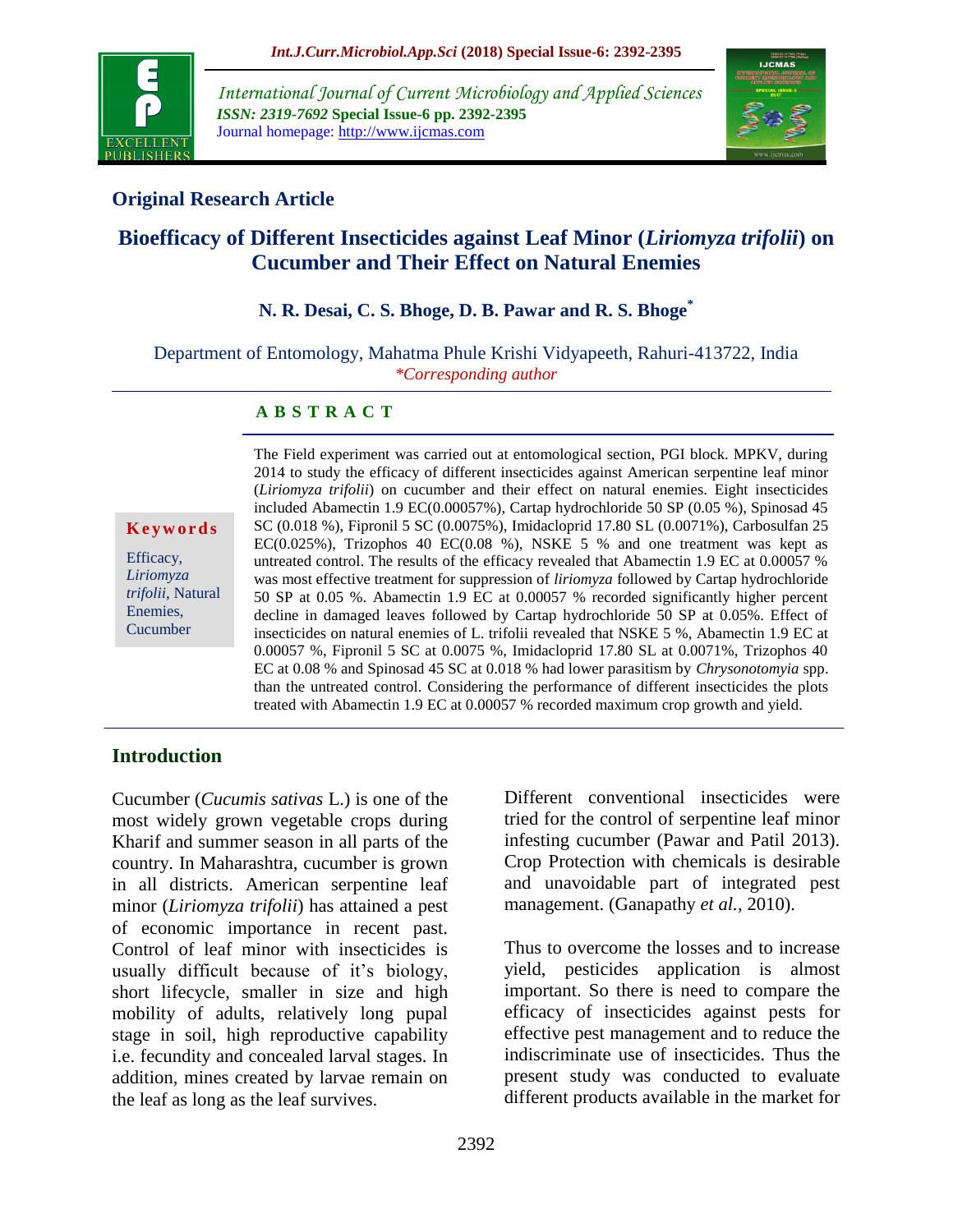their efficacy against American serpentine leaf minor on cucumber.

## **Materials and Methods**

The field experiment was laid out in a randomized block design with three replications and nine treatments at Entomological section, PGI Block, MPKV, Rahuri during 2014. All the recommended agronomical practices were followed in raising the crop and uniform plant population was maintained. The observations on live mines were recorded on randomly selected there plants in each plot. Pre-treatment counts of *L. trifolii* were recorded one day before the insecticide applications and subsequent observations for the post treatments counts were recorded on 7<sup>th</sup> day after insecticide application of each spray. Three sprays were applied at a 14 days of interval. The difference on live mines between the pre count and post count observations was worked out. The data on percent mortality of maggot of *L*. *Trifolii.*, percent decline of damaged leaves of cucumber and yield were statistically analyzed

## **Results and Discussion**

Eight insecticides were tested for their efficacy against American Serpentine leaf miner *L. Trifolii* on cucumber. The data regarding the efficacy of different insecticides and effect on natural enemies is given table 1. Data revealed that Abamectin 1.9 EC at 0.00057 % was found most effective and reduced maggot population of leaf miner by 70.95 % followed by Cartap hydrochloride 50 SP @ 0.05 % that showed % mortality of maggot by 68.25 % on  $7<sup>th</sup>$ day after application of spray. Next better treatment for % mortality of maggot was Fipronil 5 SC @ 0.0075 % and NSKE 5 % by recording 65.34 and 64.01 % mortality of

maggot. In case of % damage on leaves Abamectin 1.9 EC at 0.00057 % was found significantly superior and recorded lowest % damage on leaves i.e. 18.91. Next better treatment for % damage on leaves was Cartap hydrochloride 50 SP @ 0.05 % which recorded 21.70 % damage on leaves. Highest % decline of damaged leaves (55.34 %) was recorded in treatment Abamectin 1.9 EC at 0.00057 % followed by Cartap hydrochloride 50 SP @ 0.05 % which recorded 48.71 % decline of damaged leaves. Maximum % parasitism on *L*.*Trifolii* was recorded in untreated control i,e 61.60 %. Among all insecticide treatment NSKE recorded highest % parasitism on *L.Trifolii*  i.e 20.79 %. Carbosulfan 25 EC @ 0.025 % recorded lowest % parasitism on *L.Trifolii* i.e. 4.64 % among all the treatments.

Effect of different insecticide on growth and yield of cucumber in given in Table 2. Highest mean length of plant (1.56 m) is recorded in Abamectin 1.9 EC at 0.00057 % followed by Cartap hydrochloride 50 SP @ 0.05 % which recorded 1.48 mean length of plant. Lowest length of plant recorded in untreated control. (1.12 m). The yield data revealed that all treatments gave significantly higher yield over untreated control. Amongst the insecticide Abamectin 1.9 EC at 0.00057 % recorded significantly higher yield (122.66 q/ha) than the untreated control (52.00 q/ha). The next subsequent treatment for better yield was Cartap hydrochloride 50 SP @ 0.05 %, and Fipronil 5 SC at 0.0057 % which recorded 114.66 and 105.33 q/ha yield respectively. Highest Increase yield and % increase yield over control was recorded in Abamectin 1.9 EC at 0.00057 % i.e. 70.66 % and 135.88 % respectively. While lowest increase in yield and % increase yield over control was recorded in treatment with Carbosulfan 25 EC @ 0.025 % i.e. 30.66 and 58.96 % respectively.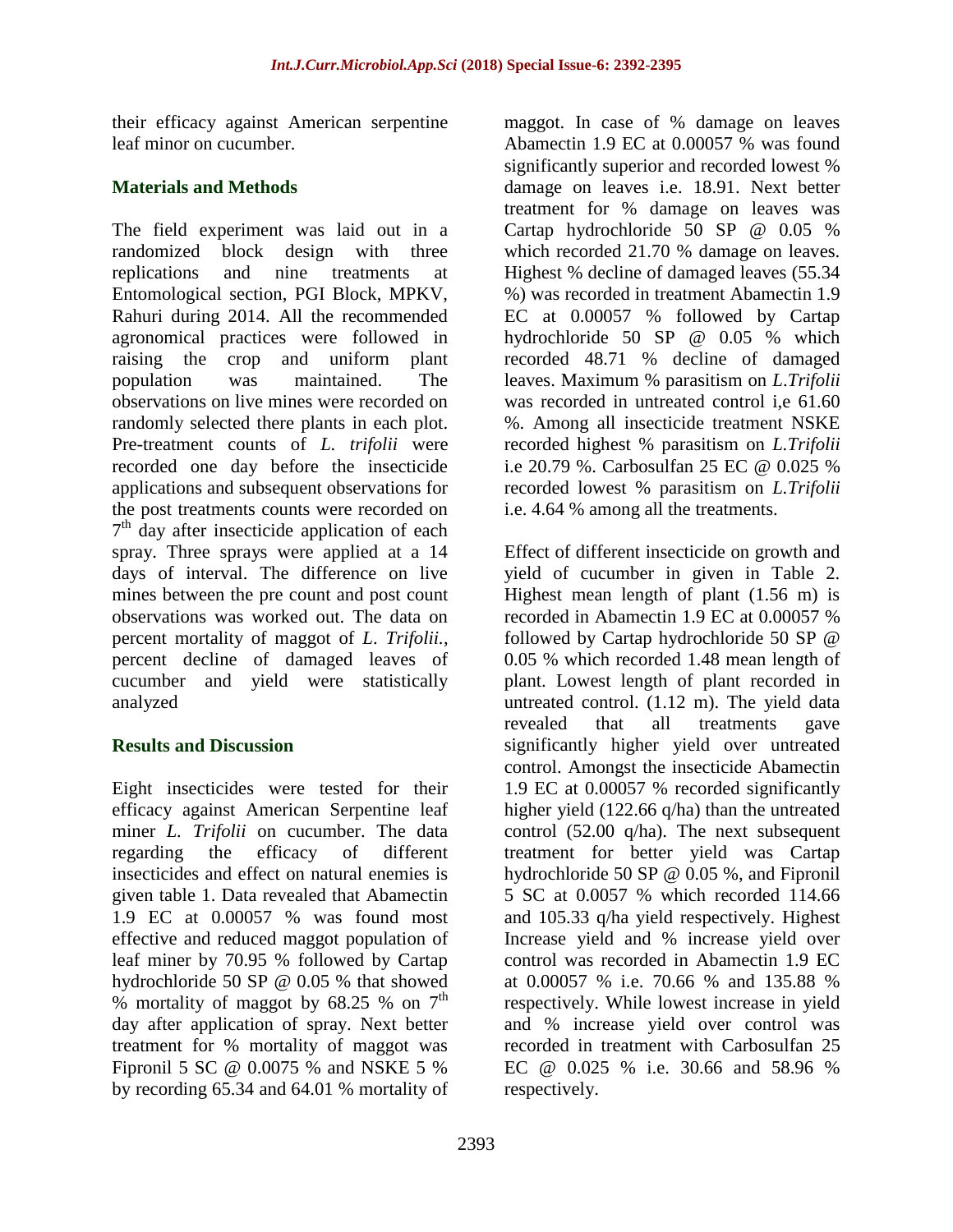| Sr.            | <b>Treatment</b>    | $\frac{6}{6}$       | % damage on   | % Decline of   | % Parasitism on |
|----------------|---------------------|---------------------|---------------|----------------|-----------------|
| No.            |                     | <b>Mortality of</b> | leaves        | damaged leaves | L. trifolii     |
|                |                     | maggot              |               |                |                 |
| $\mathbf{1}$   | Abamectin 1.9 EC    | 70.95               | 18.91 (25.16) | 55.34          | 13.67           |
|                | (0.00057%)          | $(57.44)^*$         |               | (38.03)        | (21.53)         |
| $\overline{2}$ | Cartap              | 68.25               | 21.70         | 48.71          | 0.9.47          |
|                | hydrochloride 50 SP | (55.77)             | (27.40)       | (32.42)        | (17.88)         |
|                | $(0.05\%)$          |                     |               |                |                 |
| 3              | Spinosad 45 SC      | 63.00               | 29.17         | 34.59          | 10.06           |
|                | (0.018%)            | (52.57)             | (32.59)       | (22.90)        | (18.46)         |
| $\overline{4}$ | Fipronil 5 SC       | 65.34               | 24.97         | 44.04          | 11.11           |
|                | $(0.0075\%)$        | (53.99)             | (29.73)       | (30.51)        | (19.44)         |
| 5              | Imidacloprid 17.80  | 58.38               | 33.67         | 21.99          | 10.87           |
|                | SL (0.0071%)        | (49.83)             | (35.44)       | (9.30)         | (19.25)         |
| 6              | Carbosulfan 25 EC   | 56.36               | 34.83         | 19.43          | 0.4.64          |
|                | (0.025%)            | (48.66)             | (36.15)       | (7.54)         | (12.22)         |
| 7              | Trizophos 40 EC     | 61.52               | 30.54         | 29.29          | 10.41           |
|                | $(0.08\%)$          | (51.68)             | (33.48)       | (22.25)        | (18.77)         |
| 8              | <b>NSKE 5%</b>      | 64.01               | 27.07         | 39.76          | 20.79           |
|                |                     | (53.16)             | (31.18)       | (26.75)        | (26.14)         |
| 9              | Untreated           | 0.00                | 00.00         | 0.00           | 61.60 (51.86)   |
|                | $SE +$              | 0.83                | 0.32          |                | 0.84            |
|                | CD at $5%$          | 2.57                | 1.00          |                | 2.57            |

## **Table.1** Efficacy of different insecticides against *L.trifolii* on cucumber through foliar sprays

\*Figures in the parenthesis are arcsine transformed values

## **Table.2** Effect of different insecticides on growth and yield of cucumber

| Sr.            | <b>Treatments</b>                  | <b>Mean</b> | <b>Total yield of</b> | <b>Increase yield</b> | % increase |
|----------------|------------------------------------|-------------|-----------------------|-----------------------|------------|
| No.            |                                    | length of   | cucumber              | over control          | yield over |
|                |                                    | plant (m)   | (q/ha)                | (q/ha)                | control    |
| 1              | Abamectin 1.9 EC                   | 1.56        | 122.66                | 70.66                 | 135.88     |
|                | (0.00057%)                         |             |                       |                       |            |
| $\overline{2}$ | Cartap hydrochloride 50            | 1.48        | 114.66                | 62.66                 | 120.50     |
|                | SP (0.05%)                         |             |                       |                       |            |
| 3              | Spinosad 45 SC (0.018%)            | 1.32        | 93.33                 | 41.33                 | 79.47      |
| $\overline{4}$ | Fipronil 5 SC (0.0075 %)           | 1.43        | 105.33                | 53.33                 | 102.56     |
| 5              | Imidacloprid 17.80 SL              | 1.22        | 86.66                 | 34.66                 | 66.65      |
|                | $(0.0071\%)$                       |             |                       |                       |            |
| 6              | Carbosulfan 25 EC                  | 1.20        | 82.66                 | 30.66                 | 58.96      |
|                | $(0.025\%)$                        |             |                       |                       |            |
| $\overline{7}$ | Trizophos $40 \text{ EC} (0.08\%)$ | 1.30        | 89.66                 | 37.66                 | 72.42      |
| 8              | <b>NSKE 5%</b>                     | 1.24        | 97.33                 | 45.33                 | 87.18      |
| 9              | Untreated                          | 1.12        | 52.00                 |                       |            |
|                | $SE +$                             | 0.21        | 1.48                  |                       |            |
|                | CD at $5%$                         | 0.65        | 4.58                  |                       |            |